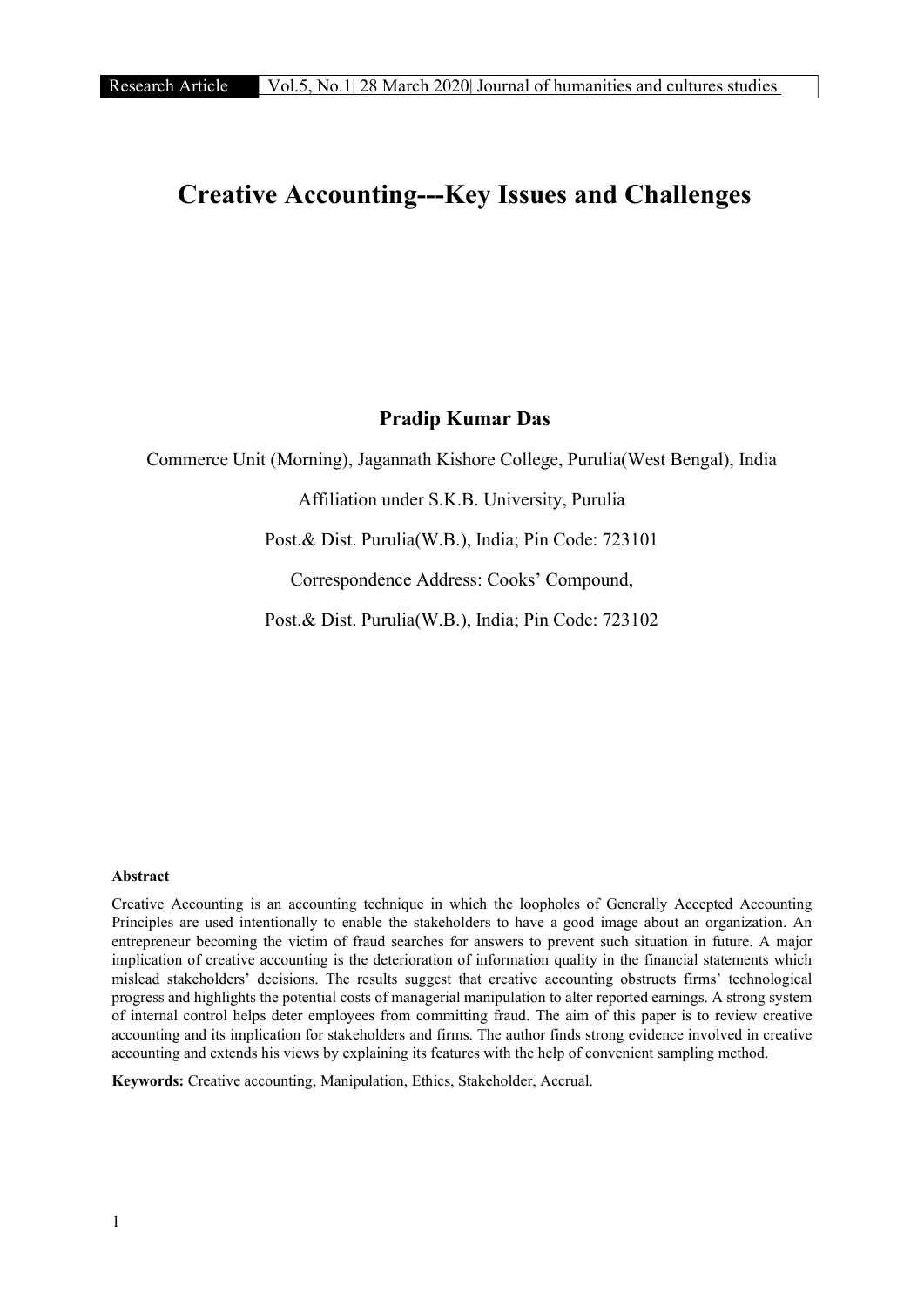### 1.Introduction

Accounting facilitates identifying, measuring and communicating information according to Generally Accepted Accounting Principles or GAAP. The basic purpose is to provide sufficient economic information about business activities to different parties truly and fairly. Creative accounting or CA is an accounting technique where accounting practices deviate from standard practices to manipulate the accounting figures of an organization to serve specific purpose. CA helps alter revenue through aggressive accounting strategy. Further, it focuses on different aspects such as unreasonable revenue recognition, inaccurate accruals and estimates of liabilities, excessive provisions and sufficient reserves and purposeful infringement of reporting requirements. Instead of supplying true and fair information prepared on ethical basis to different stakeholders, in practice, however, every business community does not ensure accurate information about its economic activities. Rather, the community uses the knowledge of GAAP to distort true picture of financial statement of organization through CA. Both CA and accounting fraud involve manipulation of financial information through earning manipulation for achieving certain results(Marinakis,P.,2011). The term earning manipulation covers both earning manipulation and fraudulent accounting(Rosner,RL..2003). Major decisions like capital raising, debt covenants, executive remuneration, etc. are based on the information contained in annual reports. For conservative management, managers take opportunity to conceal deteriorating performance by choosing different accounting methods that increase income and conceal loss(Habib, A., Bhuiyan, B.U. Islam,A.2013).CA applies the loopholes of GAAP and creates artificial accounting figures purposefully to enable the stakeholders to have a good image about the organization. This article explains the method of detecting CA and earning manipulation, and common motives behind their creation.

### 2.CA--Concept

CA is a new innovation in accounting through which an organization shows its economic activities in a manner different from traditional accounting practices. Business community here discloses earnings at certain levels by making misuse of the Accounting Standards to adjust accounting figures as far as practicable to arrive at predetermined objectives like creation of good image in the minds of stakeholders about the company, market expectations, maintenance of stable market position,etc. This practice has several implications to stakeholders and regulators. The flexibility of accounting process provides opportunity for manipulation, deception and misrepresentation. Corporate governance structures are most commonly associated with the earnings manipulations (Dechow et al.,1996). CA is a purposeful intervention in the external financial reporting process to obtain private gain as against the merely facilitating neutral operation (Schipper,1989). Managers alter financial reports to either mislead stakeholders about the underlying economic performance of the company or to influence contractual outcomes depending on reported accounting numbers(Healy and Wahlen,1999). CA practices in financial reporting have been termed as the art of faking or calculating or presenting the balance sheet, and the art of saving money (Tassadaq,F. & Malik,Q.A.,2015).Innovative aspect of CA in maneuvering accounting is an essential part in accounting practices (Jawad and Xia,2015).To get benefits from top management, managers are frequently tempted to show higher profits leading to adopting CA tactics (Vyas et al.,2015).

#### 3.Literature review

Alzoubi (2016) in the analysis between company management and Earning Management or EM in Jordan shows that ownership structure has significant influence on EM since it greatly reduces the ability to manage earnings. Alhadab, M.,Clacher,I.and Keasey, K.(2013) while analyzing the relationship between real and accrual EM activities evidence that firms with higher levels of real and accrual CA have higher probability and lower survival rates in subsequent periods. Hadani, M., Goranova, M. and Khan, R.(2011) in their study indicates that shareholders' proposal has positive relation with subsequent EM. Okamoto,(2011) evidences that supporting principles-based accounting standards accompanied by true and fair override provisions. Klein,(2002) finds that audit committee independence is negatively related to EM. Xie B. Davidson, W. and DaDalt, P. (2003) show that board and audit committee members are associated with firms having smaller discretionary current accruals. Leuz, C. Nanda, D. and Wysocki, P.(2003) state that CA is more pervasive in countries where the legal protection of outside investors is weak as in these countries insiders enjoy more private control benefits. Geiger, M.(2006) provide evidence that national origin affects perceptions of CA in countries in the English-speaking world and Europe. Jeanjean and Stolowy,(2008) in their study find that pervasiveness of CA does not decline after the mandatory introduction of IFRS, rather, increases in France. Chen, A. Cheng, L., Cheng, K. and Chih, S.(2010) reveal that the reversal effect of pre-issue EM is a significant determinant of long-term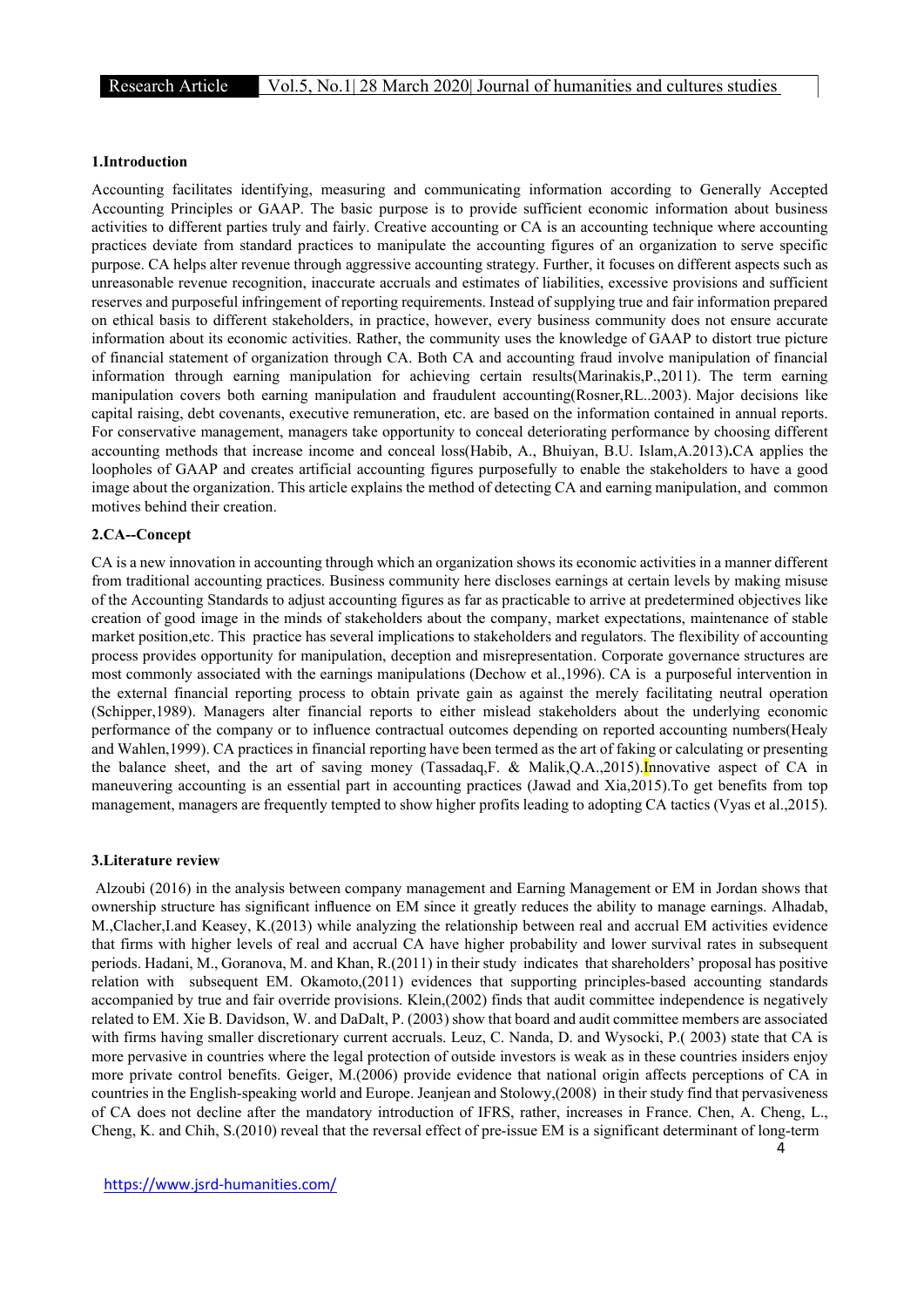### Research Article Vol.5, No.1| 28 March 2020| Journal of humanities and cultures studies

performance of private issue. Results further show that post-issue stock performance and operating performance of firms using 'aggressive' EM significantly underperform those using more 'conservative' earnings management. Callao and Jarne,(2010) examine the impact of IFRS in the European Union on discretionary accounting practices in the periods preceding and immediately after the regulatory change and the results suggest that variations in accounting might be due to manipulation under international standards when compared with local standards. McNichols,(2000) shows that empirical procedures for aggregate accruals studies lag behind both theories of incentives to manage accruals and institutional knowledge of how accruals behave. The findings suggest that aggregate accruals models that do not consider long-term earnings growth are potentially misspecified resulting in misleading inferences about EM behavior. Rosner,(2003) in the analysis provides useful information to current and potential investors as well as to regulatory authorities observing the quality of firms' financial reporting more closely. Ratsula,(2010) suggests technique for managing the earnings by which management tends to report more loss to enhance the probability of future reported profit, especially during the situation of high organization stress or reorganization. Herrmann, Inoue and Thomas,(2003) in their investigation among Japanese managers' use of income from sale of assets find that earnings fluctuate through sale of fixed assets and marketable securities when operating income is below/above management's forecasting of income. Goel ,(2017) in his study on the impact of CA on stock prices shows that companies manipulate financial information mostly often in periods of uncertainty of the business in future. Bhasin, (2016) in his survey study in India shows that an initially determined accounting policy must be followed in all future similar circumstances that can minimize the use of estimates and achieve consistency. Lee, (2016) in a study conducted in South Korea concludes that write-off is an ideal item for manipulating accounting information to avoid reporting losses, maintain equal level of earnings over the years, and to meet the analysts' forecasts. Shahid and Ali, (2016) in their research show that CA has significant impact on fair and objective financial reporting in Pakistan and suggest to put emphasis on corporate governance and strengthening of ethical values. Patnaik et al., (2014) in their survey in selected private sector undertakings conclude that window dressing practices are prevalent in majority of corporations and external auditors encourage such practices for their own interest. Renu and Aggarwal, (2014) highlight CA in negative sense with the help of CA methods adopted by Enron Company and Satyam Computers leading to their collapse. Yadav, (2014) finds that CA practices boost profit under unsuitable situation and suggests to minimize it by good corporate governance practices. Bhasin ,(2013, 2015) examines India's Enron, Satyam Computers CA scandal and suggests increasing rate of white-collar crimes demand stiff penalties, exemplary punishments and effective enforcement of law. Rajput, (2014) finds that CA exists due to lack of awareness and information level of investors. He highlights the role of government and various agencies like SFIO and India Forensic for proper handling of the problem. Blessing, (2015) in the study evaluates the use of forensic accounting techniques to curb CA. Momani and Obeidat, (2013) investigate the effect of ethics on auditors' ability to detect the practices of CA in Jordan. Osazevbaru, (2012) investigates the effect of CA on firm value in Nigeria, and reveals that CA positively affects firm's value. Idris et al. (2012) investigate the practice of CA on firm value in Nigeria and suggest for enforcing preventive and punitive measures on those who are engaged in the practice. Sansusi and Izedonmi (2014) in their investigation on CA practices in Nigerian commercial banks recommend CA as a serious crime and as such accounting bodies, law courts and other regulatory authorities need to adopt strict measures to stop the practice. Tassadaq and Malik (2015) in their empirical study in the industrial sector of Pakistan observe that a company is involved in frauds or scandals due to several factors like unethical behaviors, agency problem and non-professional attitude. Lau and Ooi (2016) in their study on fraudulent financial reporting in Malaysia. show that the most commonly used method of CA is the overestimation of revenues through recognition of fictitious revenues from product sales to bogus customers. It turns out that unethical decisions of managers have led to significant adverse consequences on decision-makers and society as a whole.

### 4.Objective of the study

The prime objectives of the study are: i) to find out the reasons responsible for CA; ii) to examine the possible ways of CA; iii) to discover whether CA is ethical in practice or not and iv).to offer suggestions to overcome the unethical practice.

### 5.Data and Methodology

The study is dependent on both primary data and secondary data. Size of chartered accountants and auditors being large, the study adopts a convenient sampling method. The research comprises of 122 participants working in different companies including chartered accountants, auditors and accountants. In this paper, CA covers EM and earning manipulation. The researcher, being an external analyst, has to depend mainly on literature available on this particular issue in the form of books, journals, research articles, websites, etc. Primary data has been collected through issue of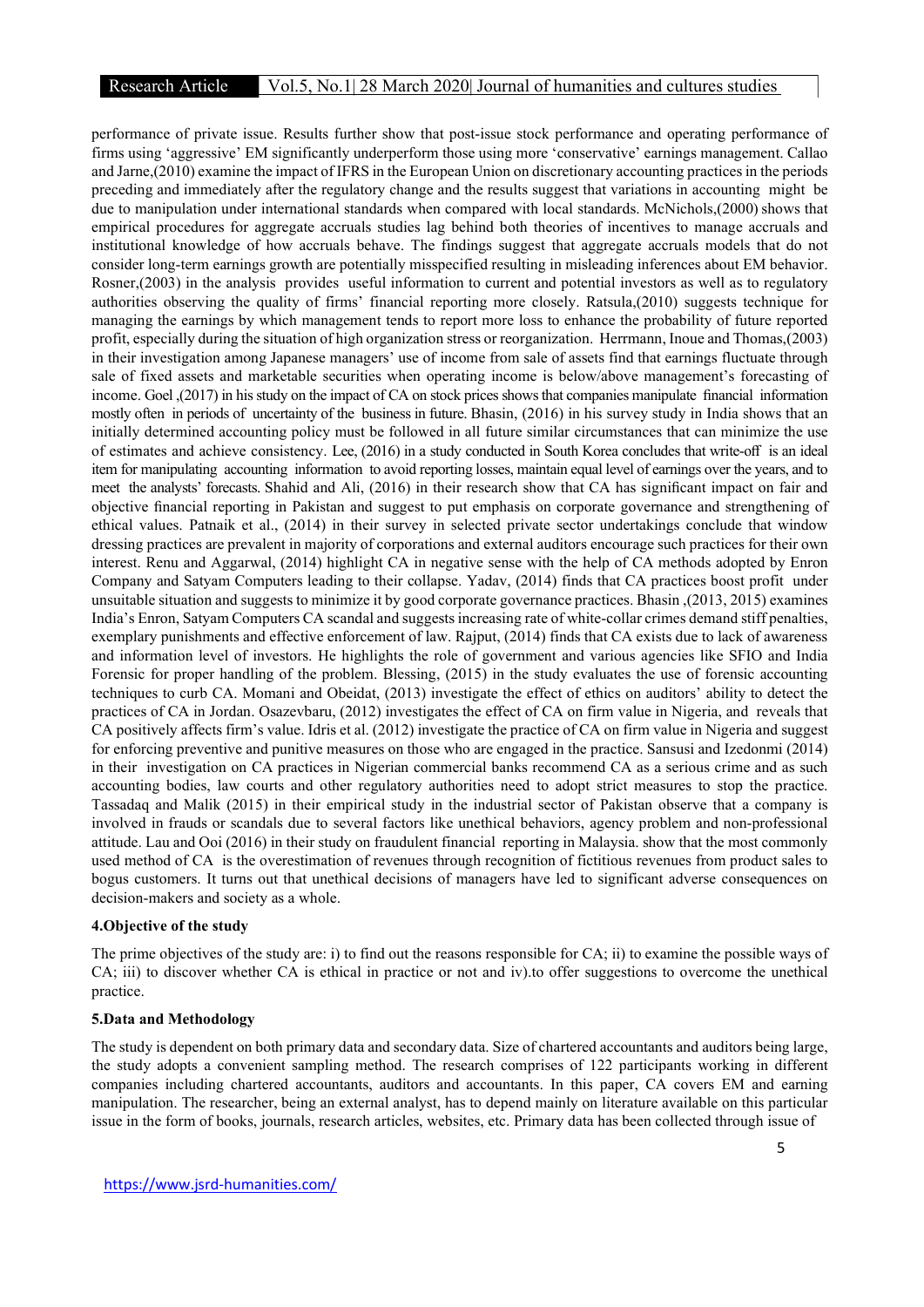questionnaires, structured interviews, etc. Although, there was found apathy or indifference on the part of executives in supplying information, the researcher could overcome the same through moral persuasion and intensive pestering. It was made clear to them that the information so collected will be exclusively used for academic purpose and proper secrecy will be maintained. Respondents selected in the sample are chosen purposely either to serve a particular object or because it is felt they possess all the characteristics of the parent population. The study being conceptual and descriptive expresses the author's own opinion and opinion of some reputed authors.

### 6.Discussion

### 6.1.Significance of CA

Accounting provides true and fair economic information to interested groups to satisfy their needs and, thus, helps the management take rational decision. But in practice, every business community does not ensure accurate information about its' economic activities. Rather, the community misuses knowledge of GAAP and creates accounting information to mislead the stakeholders. Presented results do not reflect authentic picture of the business but are tailored to the desired goals. Operating results published by the organizations are based on tactfully adapted and altered data. CA has become popular as GAAP are flexible and leave much scope for subjectivity in evaluation resulting in manipulations, frauds and biases. An entity can influence its material and financial position with false transactions thereby distorting the real picture.

#### 6.2.Reasons responsible for CA

CA is a systematic misrepresentation of economic aspect of an organization and is a strong tool for accounting scandals. GAAP have enough scope for adopting different accounting policies for specific accounting issues and hence an organization uses its knowledge of the principles and manipulates the figures, misleads the stakeholders about its real financial standing and makes artificial increase or decrease in revenue and inaccurate accruals and estimates of liabilities, excessive provisions, etc. to carry out sophisticated frauds. It exhibits growth of profit or loss rather than volatile one and increases or decreases equity price through manipulating earnings by applying GAAP and declaring high or low rate of dividend to attract investors on the basis of stock performance.

#### 6.3.Ways of CA

CA is a technique in which the business organization applies its knowledge of accounting rules to manipulate the figures to build up good image in the eyes of the people. There are several ways of CA viz. reporting the restructuring charges of future years in current year and increasing the earnings of an organization. Expected life of fixed asset reduces depreciation charge if the outdated or damaged items are included in the inventory at current value. Perols, et al. (2011) find out that an organization manipulates earning by inflating revenue to report significant growth. Chen et al. (2005) find out that unusual movement in gross margin manipulates earning. Summers et al. (1998) explore that inventories and account receivables were involved in earning manipulation by 31% to 61%. Othma, et al. (2006) observes that inadequate provision for doubtful debts have an impact on future earnings. Bartov, E. (2009) explores that companies do earning manipulation through changing the level of accruals. Duh, et al. (2009) find out that reversal of previously recognized impairment losses create reason for EM. Teoh, et al.,(1998) find out that bad debts and depreciation estimations help manipulate to increase the income. The most widely used creative accounting techniques are: i)manipulation of balance sheet items; ii)changes in accounting policy; iii) changes in the value of money; iv)overestimation of revenues; v)manipulation of receivables write-off; vi)manipulation of accruals.

### 6.4.Common motives behind accounting fraud

Accounting fraud involves employee fraud, payroll fraud bribery, kickbacks and insider trading, intentional falsification of financial reporting, etc. GAAP and IFRS permit companies to realize certain items at the discretion of the management viz. recognition of revenue and handling extraordinary income and expenses. The most common type of fraud is made through premature and factious recognition of revenue (Eining,1997). Accounting fraud involves factious transactions and higher litigation against auditors(Bonner,1998).EM and accounting fraud involve common component manipulating financial information for achieving certain results (Marinakis,2011).Common practices are i)wrong classification of accounting practices: Accounting practices are wrongly classified with fraud intention and violate GAAP. ii)misstated subjectivity of measurement: A research on property casualty's insurance claim loss reserve shows how CA takes place among insurers(Beaver, 2003). Organizations increase the level of earning by using discretionary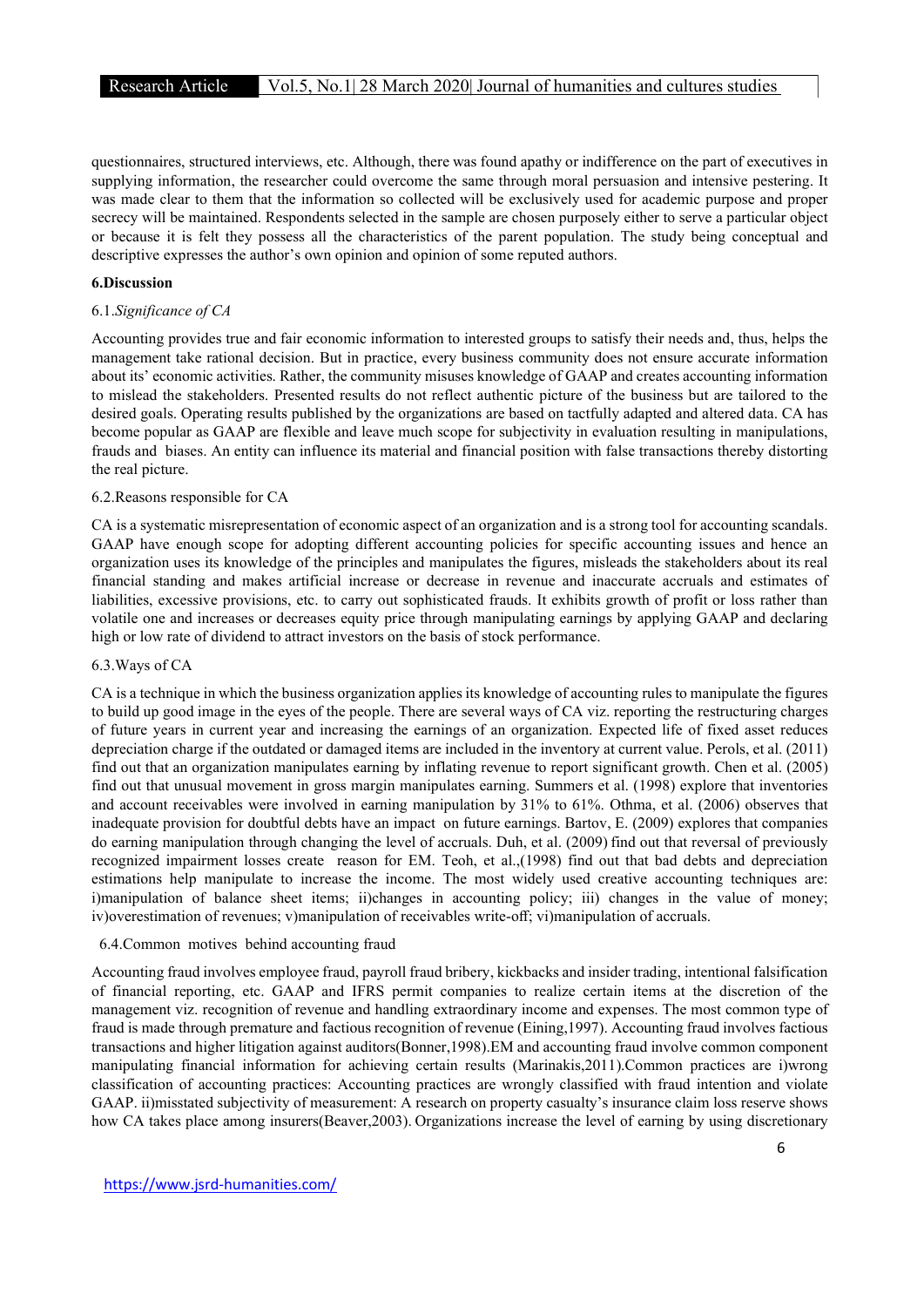accrual(Shen,2005). A firm uses EM to avoid reporting negative earnings and also to maintain market R&D (Roychowdhury,2006)). Basic motives behind CA are: i)obtaining personal gain; ii)competition; iii) attracting expectations(Gore,2007). Management manipulates real activities for reducing annual reporting losses investors; iv)increasing/maintaining level of capital; v)buying time for not settling debts; vi)beating analysts' forecasts about company performance. CA techniques are mostly undertaken by managers with unscrupulous intention to mislead the various segments of society. Thus, the mangers are responsible for the misuse and abuse of CA, since in order to fulfill their objectives, they defy the ethical consideration of CA practices. Often, they resort to totally unethical practices which are out of the limits of accounting standards posing threat to the very existence of the company (Nag, 2015).

6.5.Main types of real activity manipulation

- Sales manipulation-Accelerating sales through price reductions or disagreed on credit sales award increase the results of a year resulting in lower cash flow in the following periods (Roychowdhury,2006)).
- Overproduction- Managers prefer to use overproduction with the intention to reduce costs through the achievement of economies of scale (Roychowdhury,2006).
- Discretionary cost reduction-Reduction in research and development expenditure alters the results of an organization that could also have negative effects on companies' strategy causing decrease in future results (Cohen et al., 2008).

6.6.Methods for preventing CA

- $\checkmark$  Internal control helps prevent fraudulent activity. One commits fraud under situational or financial pressure when the opportunity to commit fraud is present and the perpetrator easily rationalizes the fraudulent activity.
- Separation of accounting functions can reduce opportunity to commit fraud. Segregation separates record keeping, authorization and review functions in the accounting process. For occurring fraud, two employees must collude to perpetrate the crime.
- $\checkmark$  A strong control environment with a written set of concise policy demonstrates ethical behavior. One of the easiest ways to establish a strong moral tone is to hire morally sound employees.
- Management usually feels pressure to meet organizational goals or receive incentives to meet certain goals. An independent party can examine financial statement at certain interval to prevent management from doing in overly aggressive adjustments to the financial statements. An auditor can review financial statement or deter employees from knowingly presenting incorrect financial statements.

Efficient techniques include i)adaptation of accounting standards for consistency in the application of accounting methods; ii)hiring independent directors and members of the audit committee; iii)sound corporate governance; iv)developing whistle-blower policy; v)awakening code of ethics; vi)development of forensic accounting; vii) investors' awareness of the practice of manipulating financial information;viii)consistent enforcement of penalties by national authorities

### 6.7.Auditor's role in detecting accounting fraud

An auditor is watched dog, not bloodhound. Auditor should not make perception in advance about the misconception with the management. Fraudulent financial reporting involves intentional misstatement in financial statement to deceive its' users. An auditor has professional and legal responsibility to confront the charges with management in acceptable or unacceptable accounting practice beyond the line. Audit firms perform greater reporting conservatism than auditors employed by other accounting firms(Hodge, FD.,2013). Audit firms' auditors have greater skills and professional skepticism than other audit firms which really put greater constraint on EM(Karamanou, I. et al., 2005).

### 6.8.CA and ETHICS

The term "ethics" refers to moral character implying conformity with ideal code of conduct. Ethics include set of rules and standards guiding individuals and business communities. Rule, on the other hand, refers to an end to be achieved. Professional ethics refer to code of conduct applied to professional persons. Uşurelu, Marin, Danaila, & Loghin (2010) stated that ethics should be followed by an accountant and CA is big challenge for them. Ethical actions of profession are collections of individual action like ethical conduct of an organization. Professional bodies have specific responsibilities and duties not only to their clients but also to society as a whole. However, at present there are series of scams and corrupt practices in every sphere of business activities. The Companies Act directs an organization to conduct its affairs in the interest of stakeholders in a credible, fair and lawful manner. Professionals should, therefore, function in favor of stakeholders ensuring accurate state of affairs. However, CA usually seems to be considered as ethically obscure and hence, it does not facilitate protection of the interest of stakeholders.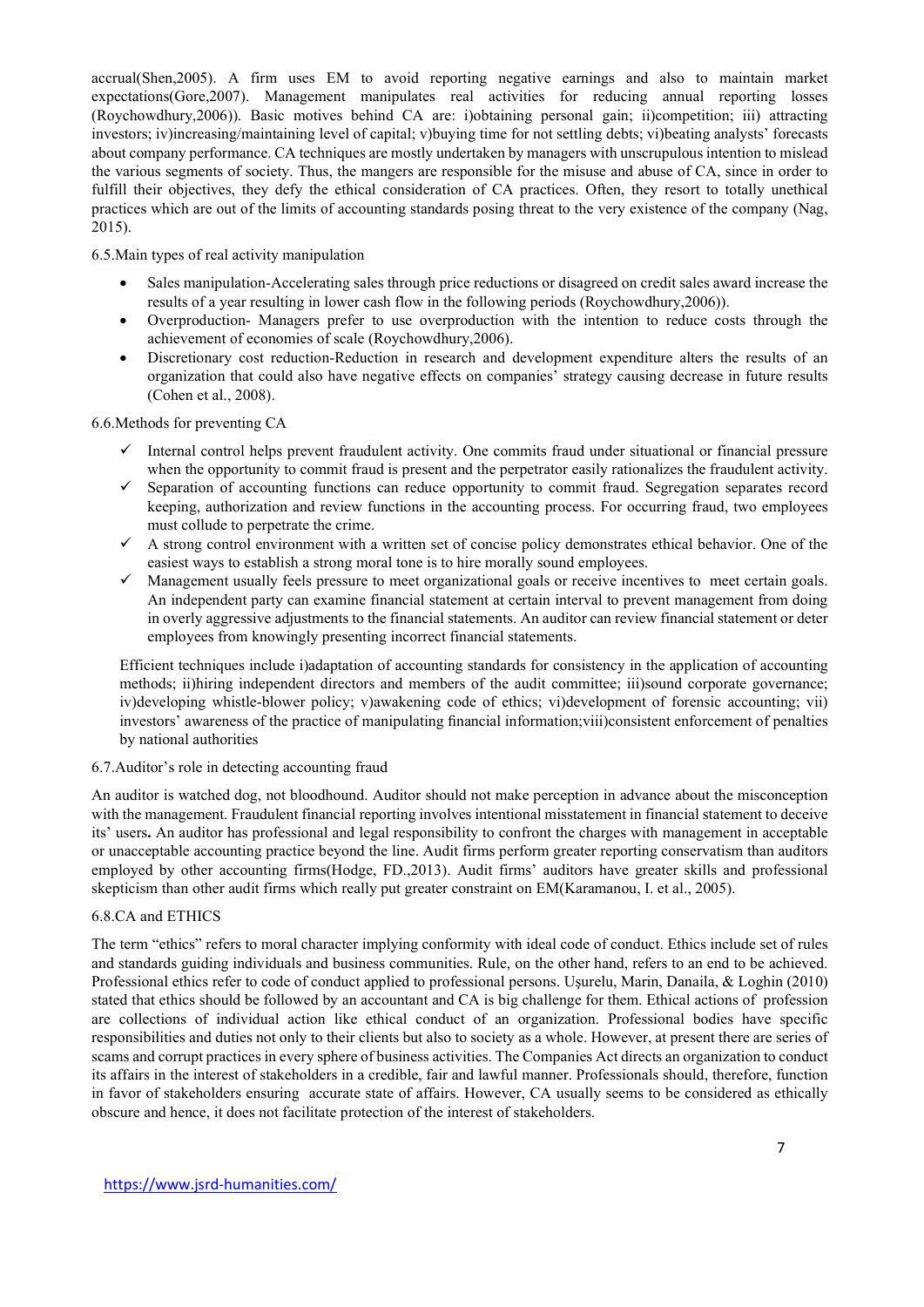### 6.9. How ethical is EM?

 Company culture including the tone at the top can influence managers' perceptions of EM. A survey among 122 participants working in company indicates that they have worked in an environment where fraud has occurred. Managers having worked in a less ethical company culture perceive EM more morally right and culturally acceptable than managers having worked in no such environment(FIGURE1and FIGURE2).The findings suggest that at the top and corporate culture influence how individual managers perceive the appropriateness of engaging in aggressive accounting practices.



### 7.Results

 $\triangleright$  Through CA, business communities create their own accounting data for the purpose of maintaining market expectations and stable market position by applying the loopholes of GAAP.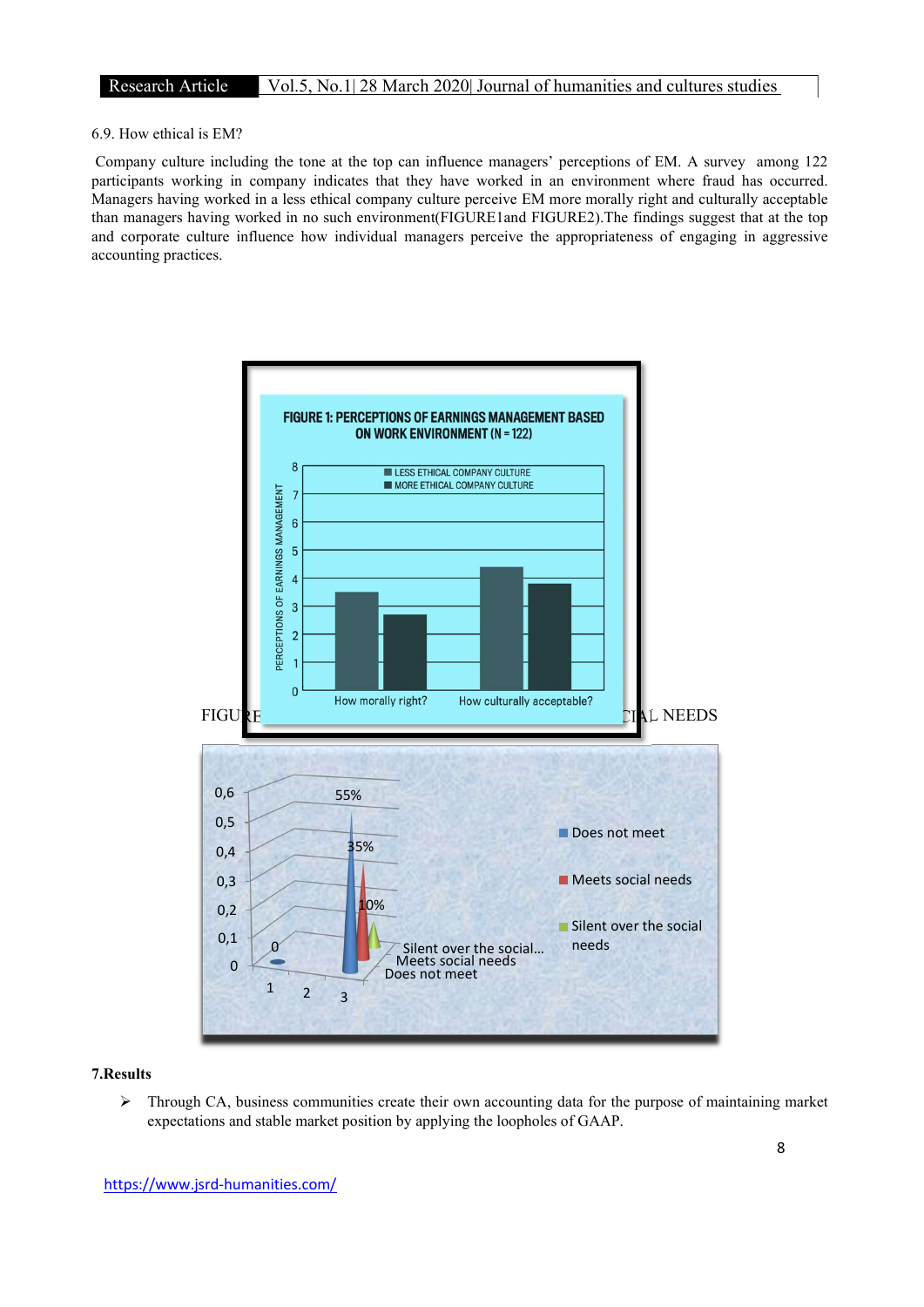- $\triangleright$  CA in an organization misleads the stakeholders about its' financial position; artificial increases or decreases in its earnings, estimation of excess provisions, etc. affect the equity price to attract investors.
- $\triangleright$  CA helps an organization boosting share price by reducing seeming level of borrowings. It is less risky and creates an appearance of sound profit trend. Such an atmosphere facilitates to raise necessary fund through fresh issue of shares.
- $\triangleright$  About 55 per cent respondents are not in favor of CA as it manipulates accounts and does not meet social needs properly; 10 per cent of the respondents have nothing to say about the utility of CA. The remaining 35 per cent respondents argue that CA is of vital importance as it creates good image of the organization's activities to stakeholders by fabulous accounting information.

### 8.Recommendation

Dynamic and complicated nature of business transactions along with the involvement of managers, few auditors, slow work of regulatory bodies, etc. are key obstacles to reduce the impact of CA. A lot need is to be done to check all malpractices in the accounting principles and techniques and encourage judicious use of CA. GAAP usage should be subjected to basic SAS and IAS standards. The public accounting profession can take proactively approach need. Training schemes need to be given to auditors with annual update on how they are perpetrated. Steps need to be taken knowing that there is manipulation of earnings within GAAP and income smoothing such as inappropriate revenue recognition, accounting policy change, adoption of new standards or methods, write-off, asset sales, provisions, discretionary accruals, direct charges to retained earnings, all the other accounting and fraudulent reporting, etc. In addition, more efforts should be made for introducing tools necessary to identify CA techniques to better equip Chartered Public Accountant. Education through business and professional publications can help public by publishing articles on how to detect and deter CA schemes. Since auditors are in the best capacity to judge corporate earnings quality, auditors should prepare a quality report on the income statement. Further suggestions for minimizing unethical practices of CA are: i)reducing alternative accounting choices by regulatory bodies; ii) ensuring proper accounting regulations; iii) sound professional code and corporate governance; iv) honest and ethical behavior of authorities; v) reducing scope of estimates and proper accounting legislation; vi) developing training programs; vii) developing accounting curriculum in higher institution of learning; viii) staffing audit unit with forensic experts; ix) periodical rotation of auditors; xii) insisting efficient whistle blower policy to report any financial irregularity; etc. It is unrealistic to assume that CA practices can be completely eliminated; but best possible efforts can be made to minimize at least the negative effects of CA practices by adopting the accounting standards, giving more importance to ethical considerations, decreasing the flexibility of the managers in choosing different accounting methods, and introducing forensic accounting for detection and prevention of white-collar frauds. Moreover, strong punitive measure should be taken against all those who are found culpable in the act of CA practices. We are optimist that corporate sector may be motivated to provide "true and fair view" of the financial statement if some of these recommendations are sincerely implemented.

### 9.Conclusion

The concept of the CA is difficult to define and very subjective to decide whether it is an appropriate accounting treatment or it is an EM. The foregoing discussion leads to infer that business community should disclose true and fair financial picture and protect the interest of different parties. But as the traditional way of presenting the day-to-day activities of an organization might not show the real situation, CA does not fully protect the interest of the benefitted parties of organizations. A strong sense of ethics discourages CA. Managers have some degree of flexibility and discretion in reporting their financial statement to reflect underlying economy of their organizations. This flexibility provides management opportunity to manipulate earnings. There is a relationship between professional ethics and CA. Managers may choose accounting treatment guided under GAAP to reduce its risk of violation even though it is not the most appropriate method to reflect the corporate economic situation. From the whole flow of CA, it is required to examine the pattern and motivation of CA- what really drives the good and bad side of CA. Management compensation is one of the most important incentives for CA. CA should be discouraged even if investors could see good image through accounting numbers.

#### 10.Research comment

Fraud detection in the financial statement is front end burner. Users of financial statement must be aware of type of accounts manipulated. They must be able to judge the circumstances in which management is mostly involved in CA.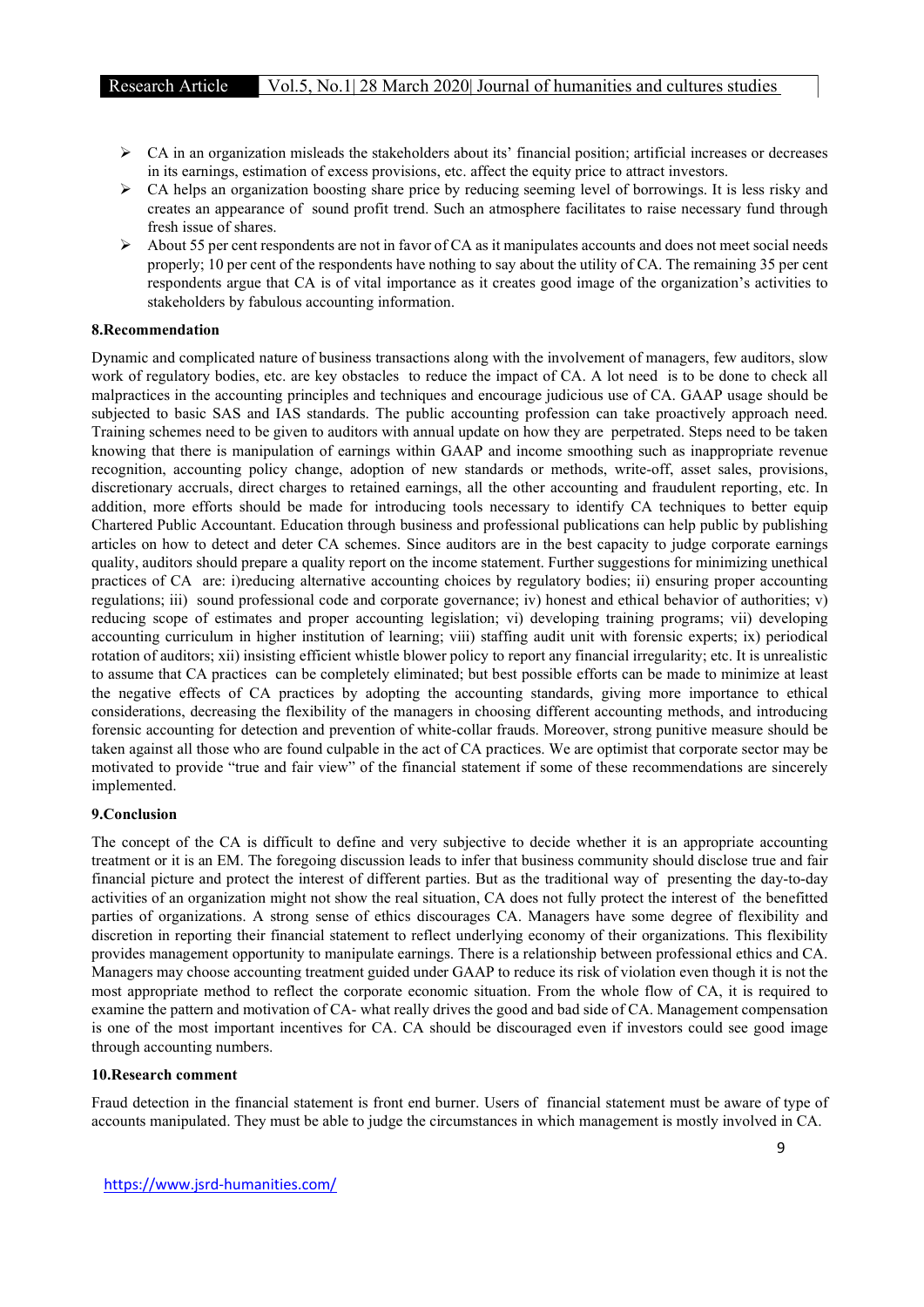Accounting Standard bodies like IASB or GAAP should have the responsibility to reduce the role of discretionary accruals by developing and revising the accounting standard. Although most of the Accounting Standards are being revised, there is still more room available in it for discretionary accrual which should be minimized or eliminated by implementing the suggestions. Use of CA certainly cannot be completely removed, but it can be minimized using various solutions. Carefully articulated and professionally executed control schemes can stop the irregular financial practices fostering unexpected strains in the economy globally. Accounting professions should accept more responsibilities to check this cancerous situation. Everybody is affected, one way or the other by this dilemma. It is high time the high-spirited accountants seek for a financial messiah.

### 11.Research scope

Future contribution related to regulatory issues is worthwhile for research to address EM around the possible adoption. Most academic studies do not attempt to provide whether CA is widespread or infrequent. Findings on research allocation effects on CA suggest the need for future empirical and theoretical research on this issue. However, future research will focus new insights if it broadens the issues having addressed. Better conflicting finding on the effects of CA on stock prices and resource allocation is badly needed in the economy. Similar study may be conducted to explore areas in terms of factors affecting CA practices and divergent research methodology to strengthen the results of the study.

### Acknowledgement

This paper is devoted to ALMIGHTY GOD who bestows HIS blessings in all walks of my life.

#### References

Alhadab, M., Clacher, I. & Keasey, K. (2013). Real and accrual earnings management and IPO failure risk, working paper.

Alzoubi, E. S. S. (2016). Ownership structure and earnings management: evidence from Jordan, International Journal of Accounting and Information Management, 24(2): 135-161.

Bartov, E. & Cohen, DA. (2009). The numbers game in the pre-and post-sarbanes-oxley eras, Journal of Accounting, Auditing & Finance, 24: 505-534.

Beaver, WH, McNichols, MF. & Nelson, KK. (2003). Management of the loss reserves accrual and the distribution of earnings in the Property-Casualty Insurance Industry, *Journal of Accounting and Economics*, 35: 347-376.

Bhasin, M. L. (2016). Survey of creative accounting practices: an empirical study, *Wulfenia Journal*, 23(1): 143-162.

Bhasin, M.L. (2013). Corporate governance and forensic accountant: an exploratory study, Journal of Accounting, Business and Management, 20(2): 55-75.

Bhasin, M.L. (2015). Menace of frauds in the Indian banking industry: an empirical study, Australian Journal of Business and Management Research, 4(2): 21-33.

Blessing, I.N. (2015). Empirical analysis on the use of forensic accounting techniques in curbing creative accounting, International Journal of Economics, Commerce and Management, 3(1): 1-20.

Bonner, SE. Palmrose, ZV, & Young, SM. (1998). Fraud type and auditor litigation: an analysis of SEC accounting and auditing enforcement releases, Accounting Review, 503-532.

Callao, S. & Jarne, JI. (2010). Have IFRS affected earnings management in the european union, Accounting in Europe, 7(2): 159–189.

Chen, A., Cheng, L., Cheng, K. & Chih, S. (2010). Earnings management, market discounts and the performance of private equity placements, Journal of Banking & Finance, 34: 1922–1932.

Chen, C. & Sennetti, J. (2005). Fraudulent financial reporting characteristics of the computer industry under a strategicsystems lens, Journal of Forensic Accounting, 6: 23-54.

Cohen DA, Dey A. & Lys TZ (2008). Real and accrual-based earnings management in the pre- and post-sarbanes-oxley periods, The Accounting Review, 83(3):757-787.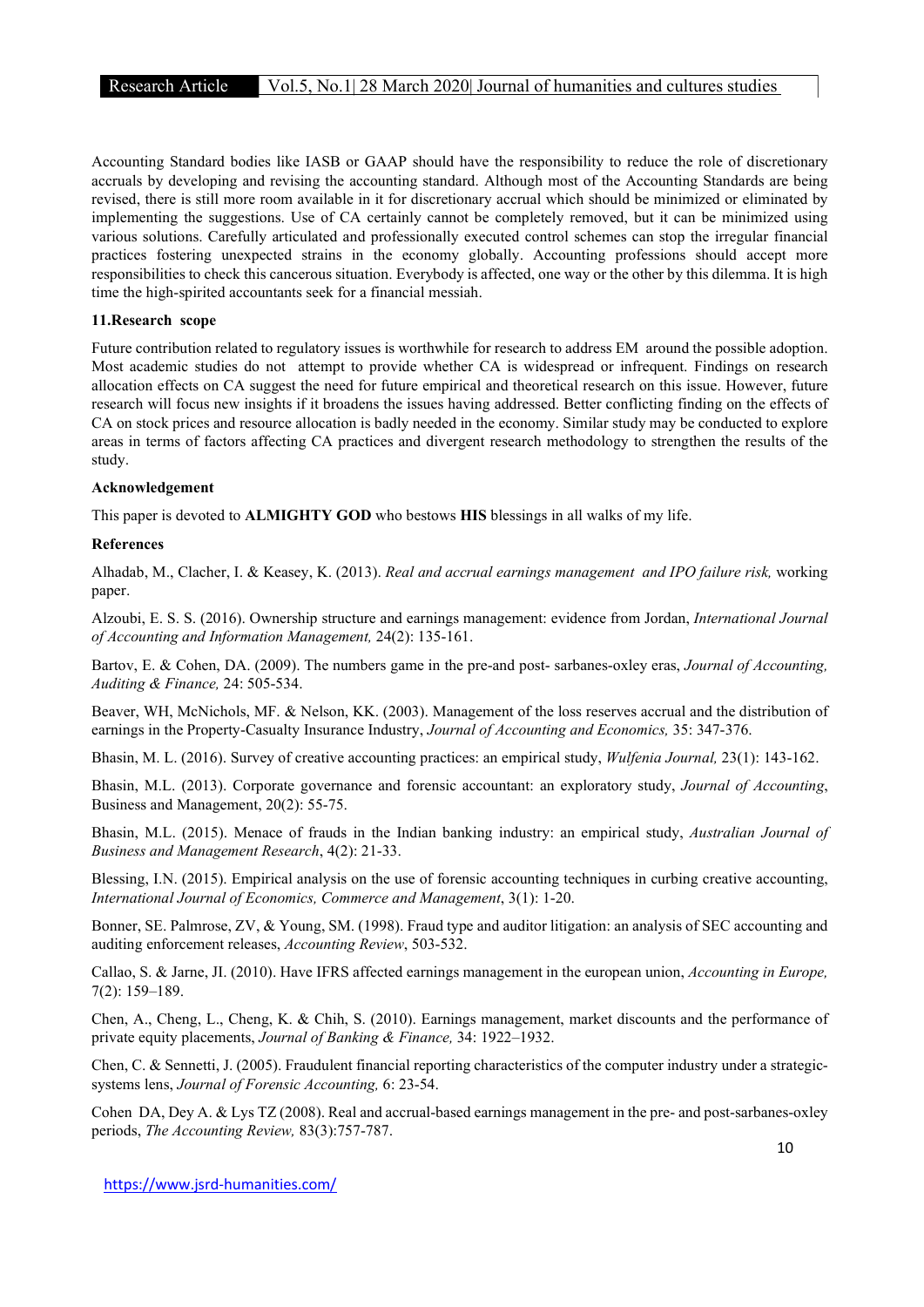Dechow, PM, Sloan, RG & Sweeney, AP, (1996). Causes and consequences of earnings manipulation: an analysis of firms subject to enforcement by the SEC, Contemporary Accounting Research, 13: 1-36.

Duh, RR, Lee WC, & Hua, CY. (2009). Non-audit service and auditor independence: an examination of the procomp effect, Review of quantitative finance and accounting, 32: 33-59.

Eining, MM, Jones, DR, & Loebbecke, JK. (1997). Reliance on decision aids: an examination of auditors assessment of management fraud. auditing, A Journal of Practice & Theory.

Geiger, M. (2006). Perceptions of earnings management: the effects of national culture, Advances in International Accounting, 19: 175–199.

Goel, S. (2017). Earnings management detection over earnings cycles: the financial intelligence in

Gore, P. Pope, PF & Singh, AK. (2007). Earnings management and the distribution of earnings relative to targets: UK evidence, Accounting and Business Research, 37: 123-149.

Habib, A., Bhuiyan, B.U. & Islam, A. (2013). Financial distress, earnings management and market pricing of accruals during the global financial crisis, Managerial Finance, 39 (2), 155-180.

Hadani, M., Goranova, M. & Khan, R. (2011). Institutional investors, shareholder activism, and earnings management, Journal of Business Research, 64: 1352–1360.

Healy, P. M. & Wahlen, J. M. (1999). A review of the earnings management literature and its implications for standard, Accounting Horizons, 13: 365-383.

Herrmann, T., Inoue, T., & Thomas, WB. (2003). The sale of assets to manage earnings in Japan, Journal of Accounting Research, 41 (1): 89–108

Hodge FD (2003). Investors' perceptions of earnings quality, auditor independence, and the usefulness of audited financial information, Accounting Horizons, 17: 37-48.

Idris, A.A., Kehinde, J.S., Ajemunigbohun, S.S.A, & Gabriel, J.M.O. (2012). The nature, techniques and prevention of creative accounting: empirical evidence from Nigeria, e-Canadian Journal of Accounting and Finance, 1(1): 26-31.

Jawad, F.A. and Xia, X. (2015), International financial reporting standards and moral hazard of creative accounting on hedging, International Journal of Finance and Accounting, 4(1): 60-70.

Jeanjean, T. & Stolowy, H. (2008). Do accounting standards matter? an exploratory analysis of earnings management before and after IFRS adoption, Journal of Accounting and Public Policy, 27(6): 480–494.

Karamanou I, & Vafeas N. (2005). The association between corporate boards, audit committees, and management earnings forecasts: an empirical analysis, Journal of Accounting research, 43: 453-486.

Klein, A. (2002). Audit committee, board of director characteristics, and earnings management, Journal of Accounting and Economics, 33: 375–400.

Lau, K. C., Ooi K. W. (2016). A case study on fraudulent financial reporting: evidence from Malaysia, Accounting Research Journal, 29(1): 4-19.

Lee, H. A. (2016). Allowance for uncollectible accounts as a tool for earnings management: evidence from South Korea, International Journal of Accounting and Information Management, 24(2): 162-184.

Leuz, C., Nanda, D. & Wysocki, P.(2003). Earnings management and investor protection: an international comparison, Journal of Financial Economics, 69: 505–527.

Marinakis, P.(2011). . An investigation of earnings management and earnings manipulation in the UK, University of Nottingham.

Marinakis, P. (2011). op.cit.

McNichols, M. (2000). Research design issues in earnings management studies, Journal of Accounting and Public Policy, 19: 313–345.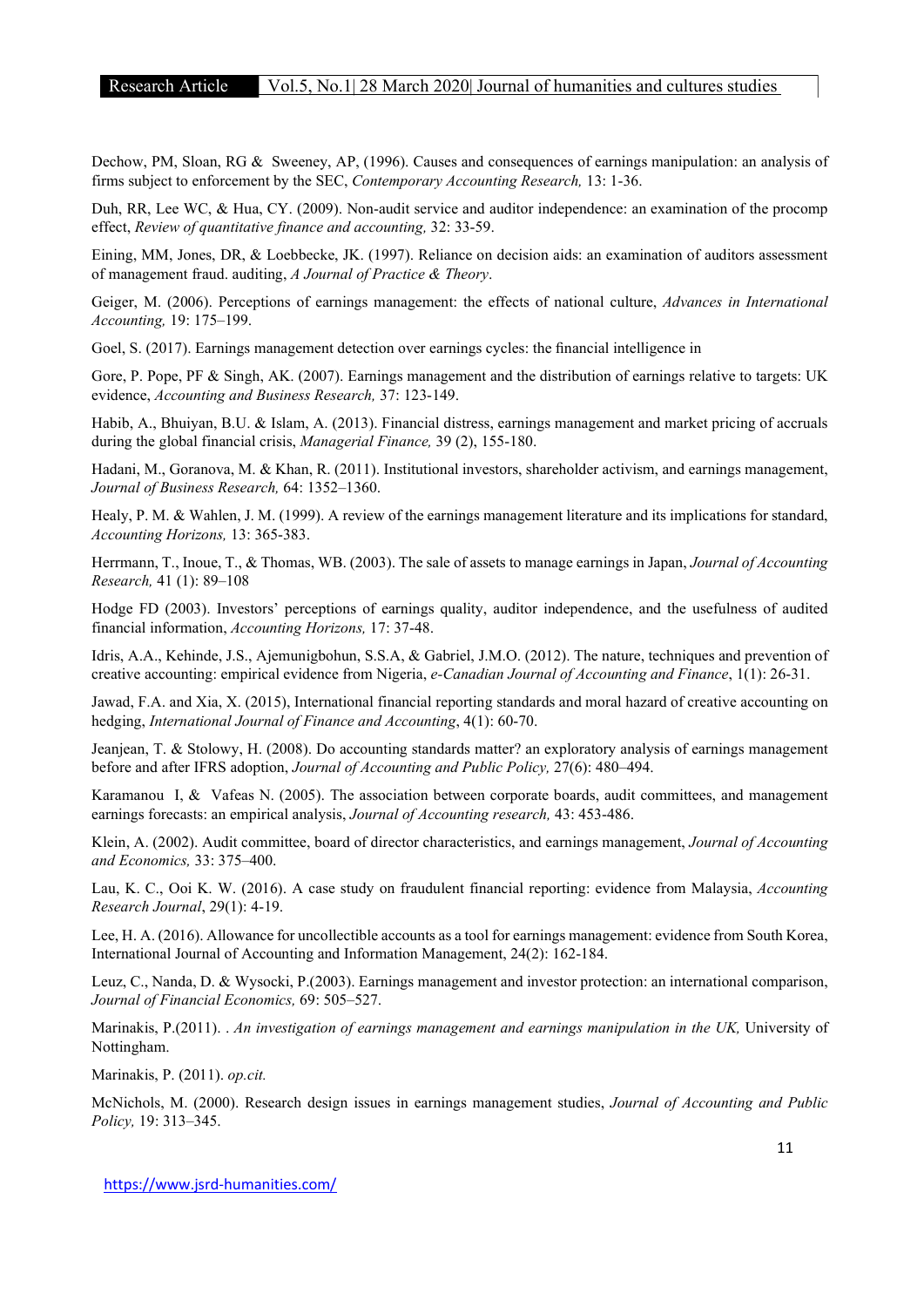### Research Article Vol.5, No.1| 28 March 2020| Journal of humanities and cultures studies

Momani, M.A. & Obeidat, M.I. (2013). The effect of auditors' ethics on their detection of creative accounting practices: a field study, International Journal of Business and Management, 8(13):118-135.

Nag, A.K. (2015), Is creative accounting ethical: an analysis into pros and cons, Indian Journal of Applied Research, 5( 2): 83-84.

Okamoto, N. (2011).Collective intentionality and aggressive earnings management: developing Norman Macintosh's arguments in the debate over principles- versus rules-based Accounting Standards, Critical Perspectives on Accounting, 22: 236–242.

Osazevbaru, H.O. (2012). Creative accounting and firms' market value in Nigeria, Kuwait Chapter of Arabian Journal of Business and Management Review, 2(3):35-50.

Othman, HB, & Zeghal, D. (2006). A study of earnings-management motives in the anglo-american and eurocontinental accounting models:the canadian and french cases, The International Journal of Accounting, 41: 406-435.

Patnaik, B.C.M., Satpathy, I. & Das, C. (2014). Creative accounting and window dressing: an empirical analysis, International Journal of Management, 5(2): 61-68.

Perols, JL. & Lougee, BA. (2011), The relation between Earnings Management and financial statement fraud, Advances in Accounting, 27: 39-53.

Rajput, M.S. (2014). Creative accounting: some aspects, International Journal of Business and Administration Research Review, 2(4):193-199.

Ratsula, O.( 2010). The interplay between internal governance structures, audit fees and earnings management in finish listed companies, Unpublished Master's Thesis, Aalto University.

Renu & Aggarwal (2014). Creative accounting: a negative aspect of accounting, International Journal of Applied Research Studies, 3(5): 1-8.

Rosner, RL, (2003). Earnings manipulation in failing firms, Contemporary Accounting Research, 20: 361.

Rosner, RL, (2003). op.cit.

Roychowdhury, S. (2006). Earnings management through real activities manipulation, *Journal of Accounting and* Economics, 42: 335-370.

Roychowdhury, S. (2006). op.cit.

Roychowdhury, S. (2006). op.cit.

Sanusi, B. & Izedonmi, P.F. (2014). Nigerian commercial banks and creative accounting practices, Journal of Mathematical Finance, 4: 75-83.

Schipper, Katherine, (1989). Commentary on earnings management, Accounting Horizons, 3(4): 91 – 102.

Shahid, M., Ali, H. (2016). Influence of creative accounting on reliability and objectivity of financial reporting (factors responsible for adoption of creative accounting practices in pakistan), Journal of Accounting and Finance in Emerging Economies, 2(2): 75-82.

Shen. CH. & Chih, HL. (2005). Investor protection, prospect theory, and earnings management: an international comparison of the banking industry, Journal of Banking & Finance, 29: 2675-2697.

Summers, SL, & Sweeney, JT (1998). Fraudulently misstated financial statements and insider trading: an empirical analysis, Accounting Review, 131-146.

Tassadaq, F. & Malik, Q.A. (2015). Creative accounting and financial reporting: model development and empirical testing, International Journal of Economics and Financial Issues, 5(2): 544-551.

Tassadaq, F. & Malik, Q.A. (2015). op. cit.

Teoh, SH, Welch, I, &Wong. TJ. (1998). Earnings management and the long-run market performance of initial public offerings, The Journal of Finance, 53: 1935-1974.

Uşurelu, V.I, Marin, M., Danailă, A.E., & Loghin, D. (2010), Accounting ethics-responsibility versus creativity, Annals